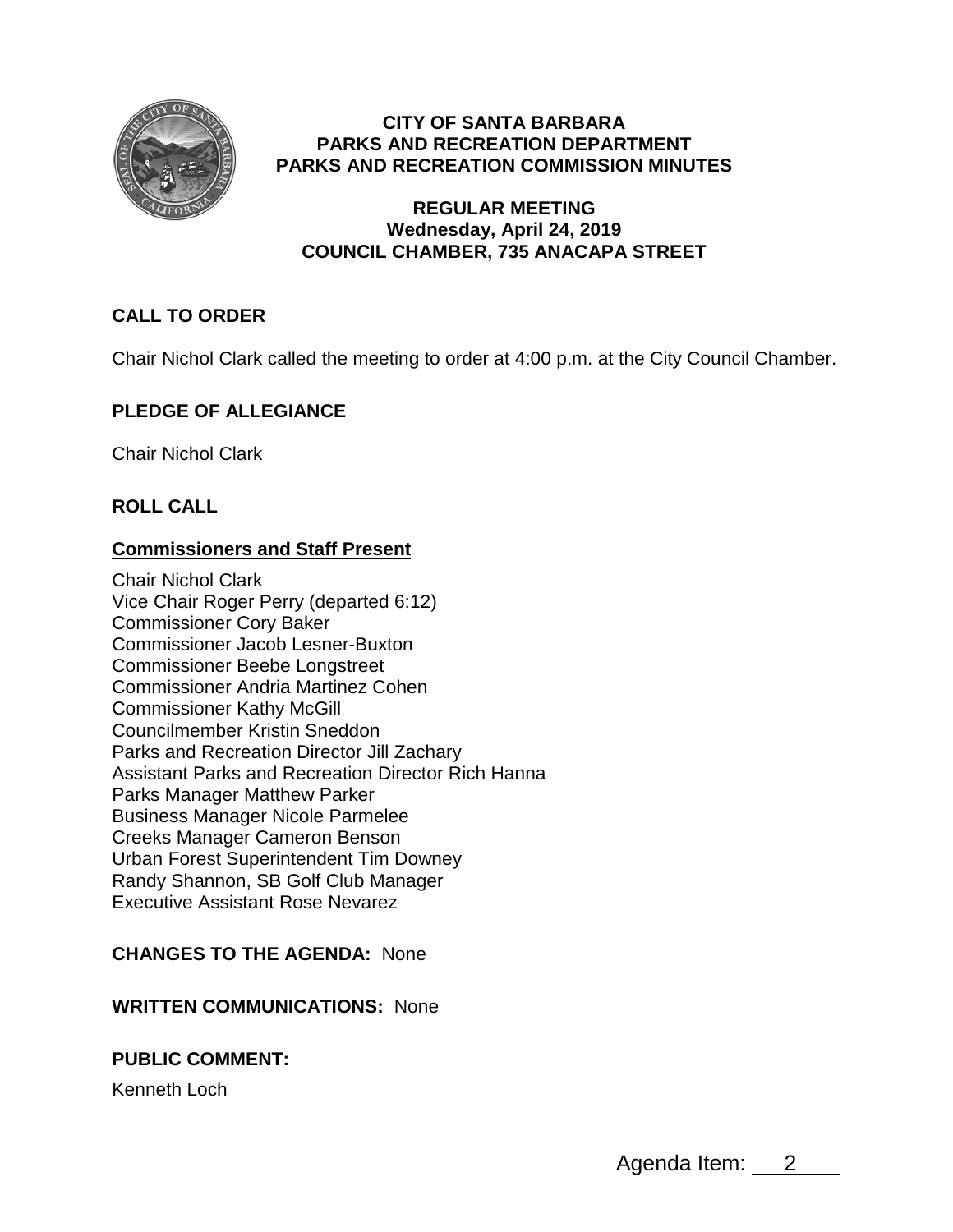# **YOUTH COUNCIL REPORT:**

Secretary Michael Diaz reported on Youth Council activities, including recruitment for vacancies, the Teen Leadership Conference on April 27, and an end of year dinner in June.

### **COMMISSIONER COMMITTEE ASSIGNMENT REPORTS:**

Commissioner Baker attended and reported on the Golf Advisory Committee meeting.

Commissioner Martinez-Cohen attended and reported on the Creeks Advisory Committee meeting.

Commissioner McGill attended the Chef Apprentice Program graduation dinner.

Vice Chair Perry attended and reported on the Arts and Crafts Advisory Committee meeting.

Chair Clark attended and reported on the Street Tree Advisory Committee meeting and State Trails Day volunteer event.

# **COMMISSION AND STAFF COMMUNICATIONS:** None

# **CEREMONIAL ITEMS:**

# **1. Subject: Employee Recognition – Service Award Pins**

Parks and Recreation Director Jill Zachary reported she received an award for 20 years of service.

# **CONSENT ITEMS:**

# **2. Subject: Summary of Council Actions – For Information (Attachment)**

The Commission received the report.

#### **3. Subject: Minutes – For Action (Attachment)**

Recommendation: That the Commission waive the reading and approve the minutes of the Regular Meeting of March 27, 2019.

#### **Motion:**

**Commissioner Perry / Longstreet to waive the reading and approve the minutes of the Regular Meeting of March 27, 2019.**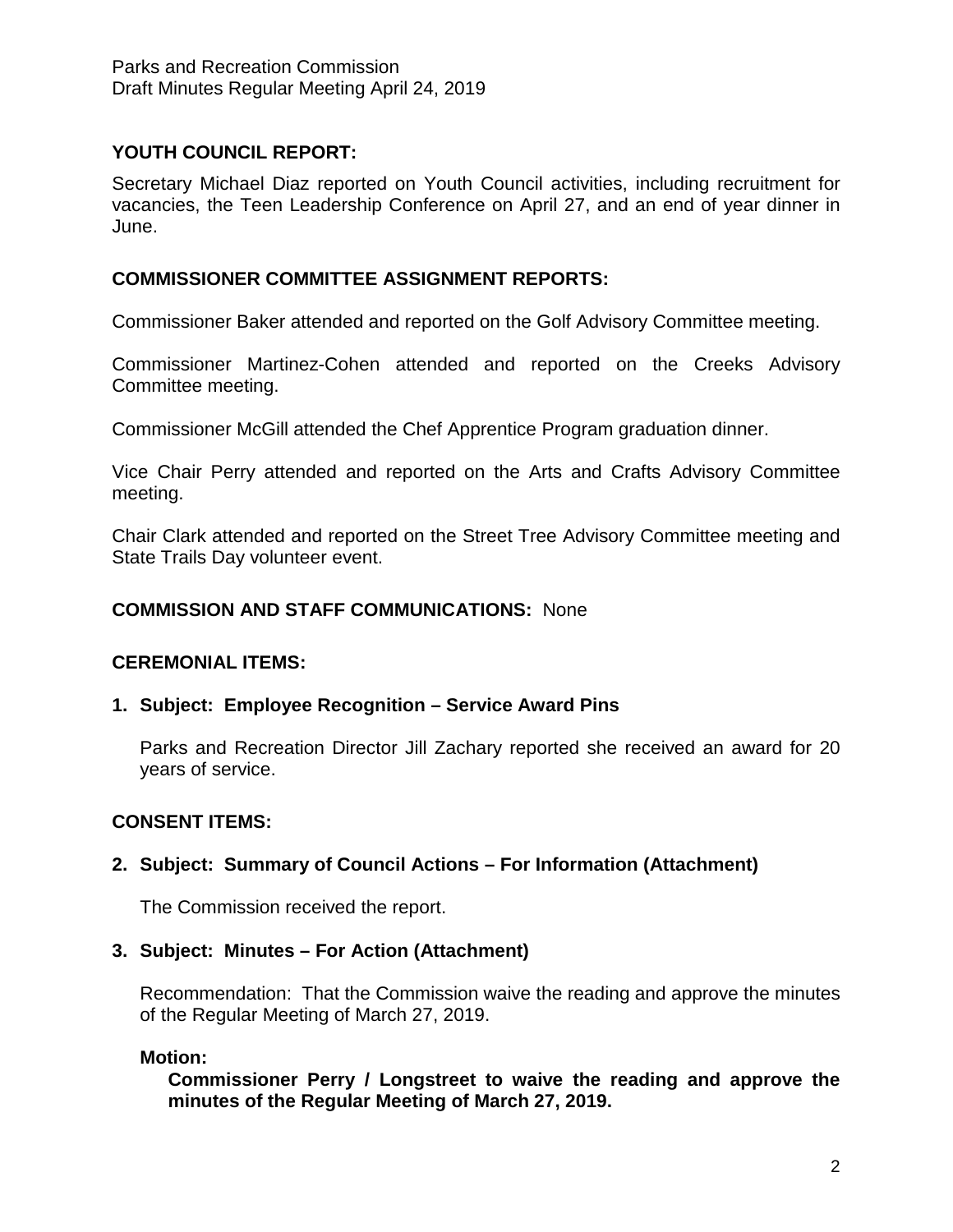**Vote:**

### **Unanimous voice vote (7/0)**

### **STREET TREE ADVISORY COMMITTEE ITEMS**

Any action of the Parks and Recreation Commission made pursuant to Municipal Code Chapter 15.20, Tree Planting and Maintenance or 15.24, Preservation of Trees, may be appealed to the City Council within ten days, pursuant to provisions of Section 1.30.050 of the Municipal Code.

#### **4. Subject: Street Tree Advisory Committee Recommendations – For Action (Attachments)**

Documents:

-Staff Report dated April 24, 2019

-Staff PowerPoint presented by Staff

Speakers:

-Urban Forest Superintendent Tim Downey

-Public Speaker Arelhy Arroyo Alvares (Item 4.B.1)

-Public Speaker Karen Blanco (Item 4.C.1)

Recommendation: That the Commission:

A. Approve the following Street Tree removal request with conditions:

1. 1030 Calle Malaga – *Pinus canariensis*, Canary Island Pine – Richard Elliot

The Commission received the report and the following action was taken:

#### **Motion:**

**Commissioner Longstreet / Perry to concur with the Street Tree Advisory Committee recommendation to approve the removal on the condition it be replaced by a designated Street Tree at a location to be determined by Staff.**

**Vote:**

**Unanimous voice vote (7/0)**

- B. Approve the following Setback Tree removal request with conditions:
	- 1. 1318 Carpinteria St. (*1) Albizia Spp,* Mimosa, *(1) Afrocarpus gracilior,* African Fern Pine – Arelhy Arroyo Alvarez

The Commission received the report, listened to testimony, their questions were answered, and the following action was taken: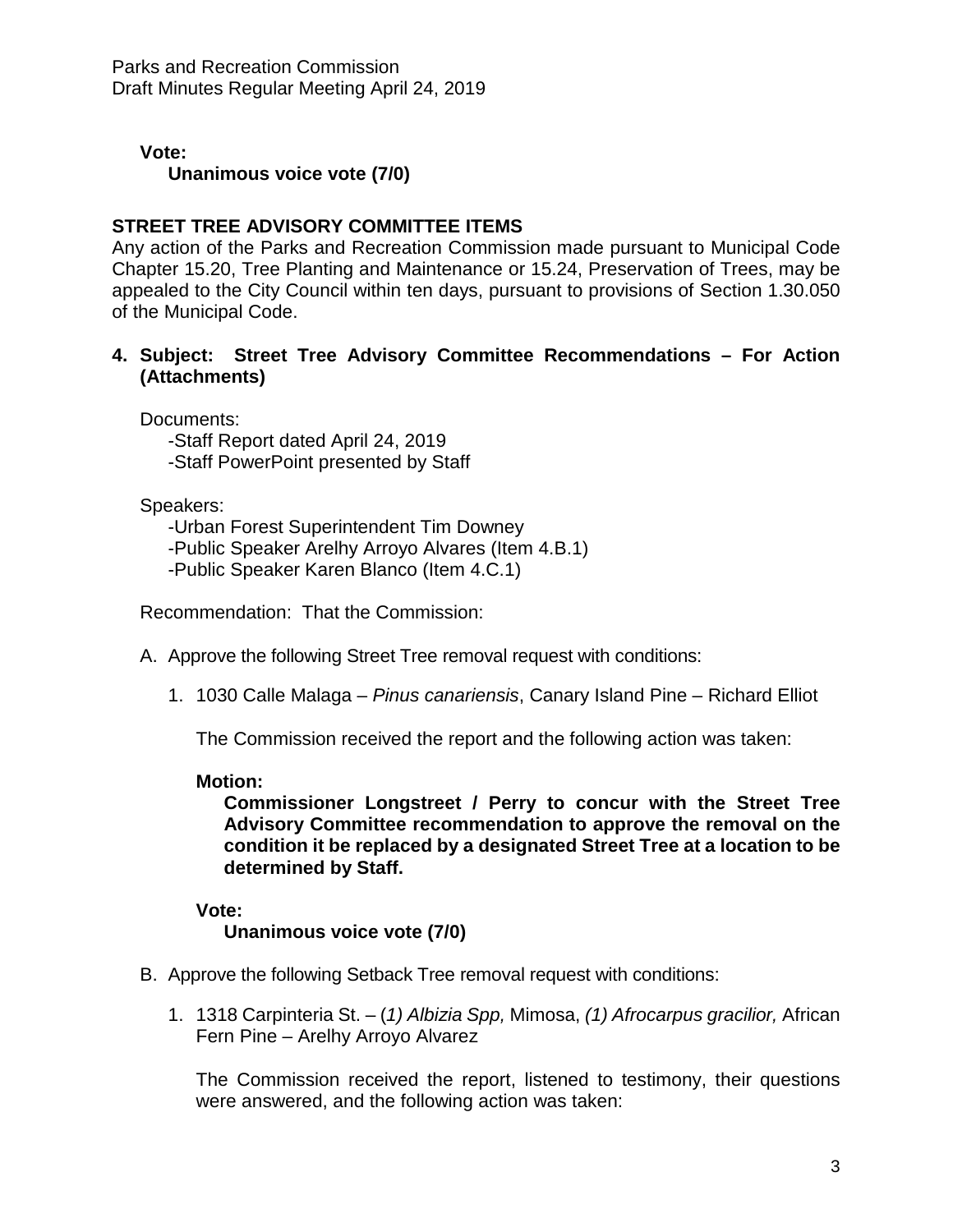### **Motion:**

**Commissioner McGill / Perry to concur with the Street Tree Advisory Committee recommendation to approve the removals on the condition they be replaced with a tree with the potential to achieve 30 feet in height.**

#### **Vote:**

#### **Unanimous voice vote (7/0)**

- C. Deny the following Setback Tree removal request:
	- 1. 2131 Red Rose Way *Araucaria heterophylla*, Norfolk Island Pine Karen and Byron Blanco

The Commission received the report, listened to testimony, their questions were answered, and the following action was taken:

#### **Motion:**

**Commissioner Martinez Cohen / Longstreet to concur with the Street Tree Advisory Committee and deny the removal.**

#### **Vote:**

#### **Majority voice vote (6/1) (Nay: Lesner-Buxton)**

- D. Deny the following request to change the Street Tree Master Plan:
	- 1. 400 block of Alan Rd. consider King Palm trees as a co-designation Sean Shahrouzi

The Commission received the report, their questions were answered, and the following action was taken:

#### **Motion:**

**Commissioner Longstreet / Clark to concur with the Street Tree Advisory Committee and deny the co-designation.**

**Vote:**

**Unanimous voice vote (7/0)**

# **ADMINISTRATIVE AND STAFF REPORTS**

#### **5. Subject: Director's Report – For Information (Attachment)**

Documents:

-Staff Report dated April 24, 2019 -Staff PowerPoint presented by Staff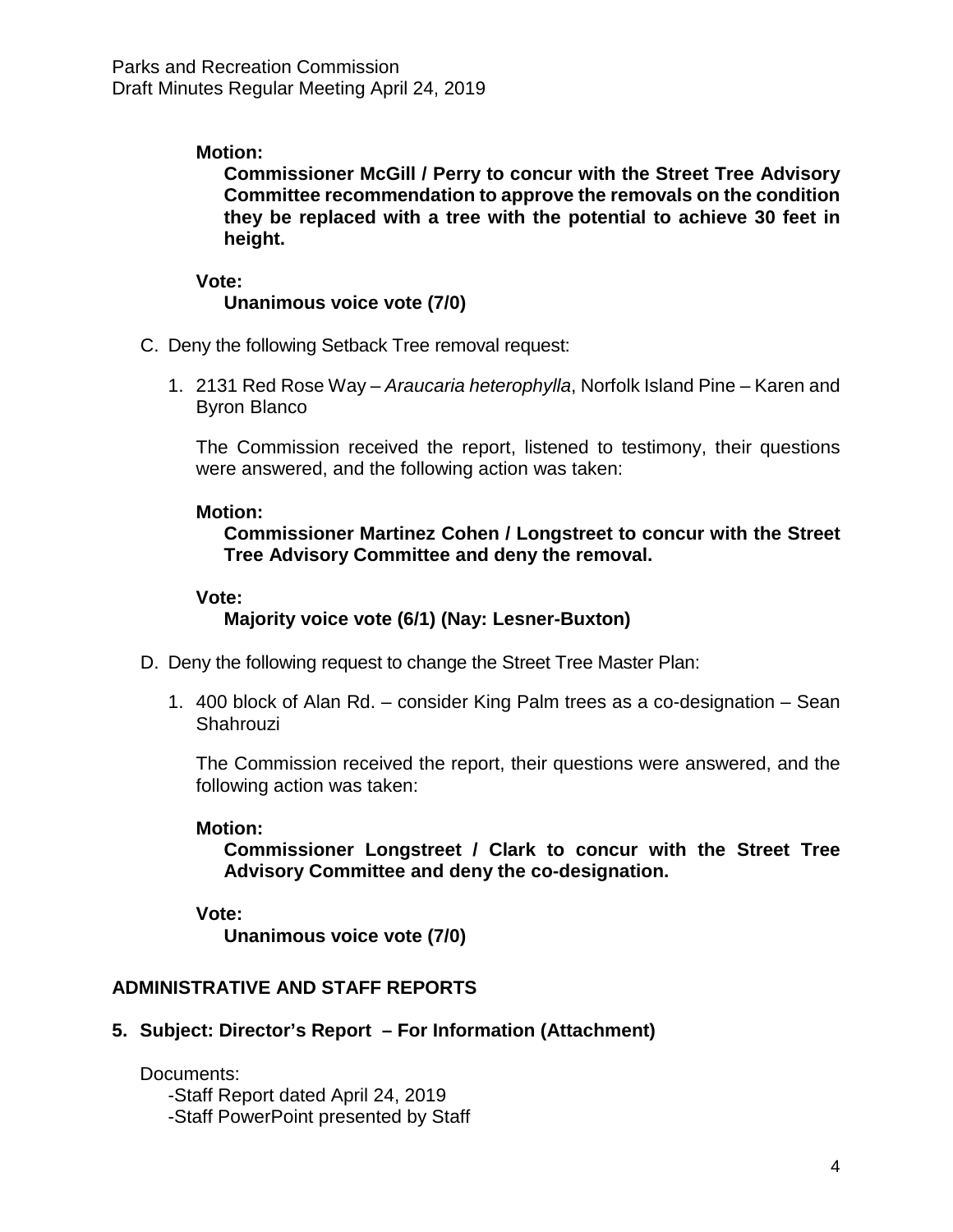Speaker:

-Parks and Recreation Director Jill Zachary

Recommendation: That the Commission receive a presentation on the status of the various Parks and Recreation Department initiatives and activities.

Director Zachary reported on the State Trails Day volunteer event, the Chef Apprentice Program graduation, and the upcoming Earth Day celebration and Arroyo Burro Open Space Restoration ribbon cutting.

### **6. Subject: Parks and Recreation Recommended Fiscal Year 2020-21 Budget – For Action (Attachment)**

Documents:

-Staff Report dated April 24, 2019 -Staff PowerPoint presented by Staff

Speakers:

- -Parks and Recreation Director Jill Zachary
- -Creeks Manager Cameron Benson
- Assistant Parks and Recreation Director Rich Hanna
- -Business Manager Nicole Parmelee

Recommendation: That the Commission recommend City Council approval of the Recommended Fiscal Years 2020 and 2021 Parks and Recreation Department Budget, including the General Fund, Creeks Fund, Golf Fund, Capital Program, and Fees and Charges Schedule.

Parks and Recreation Director Jill Zachary gave an overview of the Department budget, including Funds, staffing, and expenditures and revenue by fund.

Creeks Manager Cameron Benson gave an overview of the Creeks Fund and reported on the proposed Fiscal Year 2020-21 Creeks Fund budget, including projected revenue, operating expenses, and expenses by program area, Capital projects, Capital and Grant funding, reserves, and performance measures.

The Commission opted to vote on each section of the proposed budget.

The Commission received the report, their questions were answered, and the following action was taken:

**Motion:**

**Commissioner Longstreet / Perry to recommend to City Council that they accept the Creeks Budget.**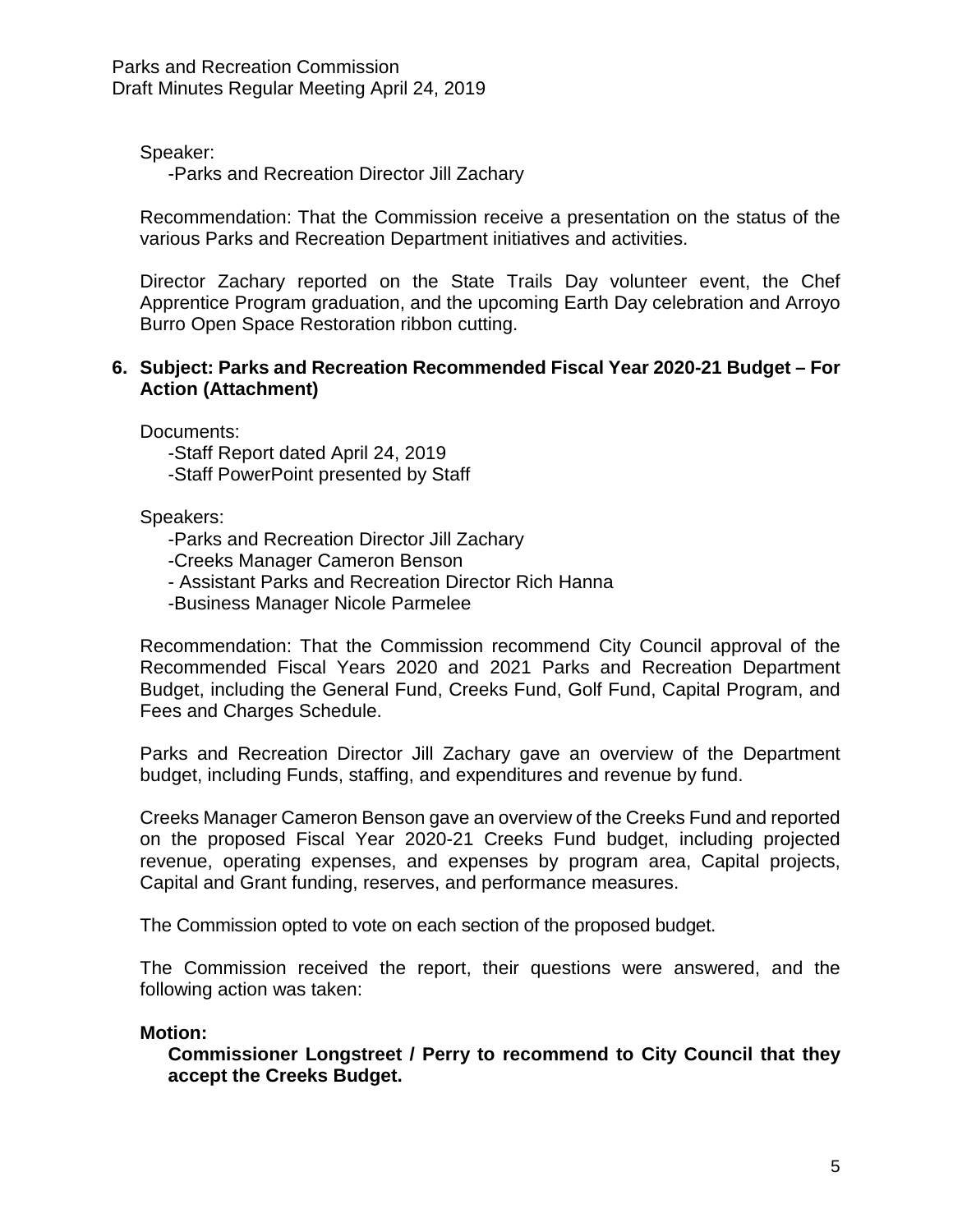### **Vote:**

#### **Unanimous voice vote (7/0)**

Assistant Parks and Recreation Director Rich Hanna reported on the proposed Fiscal Year 2020-21 General Fund budget, including key initiatives, cost increases, major budget changes, projected expenses by category and division, projected total revenues and by division, fees and charges, and performance measures.

Commissioner Longstreet stated she would like the Commission, as part of its recommendation, to make City Council aware of its concerns about the condition of our parks and the need to maintain them in a safe and attractive fashion for everyone.

The Commission received the report, their questions were answered, and the following action was taken:

**Motion:**

**Commissioner McGill / Baker to recommend to City Council that they accept the General Fund Budget. Commissioner Longstreet requested to include the Commission's concerns, and include the recommended changes to the fees and charges schedule.**

**Vote:**

**Unanimous voice vote (7/0)**

#### **At 6:12, Chair Clark called for a short recess, and Vice Chair Perry departed. The meeting resumed at 6:17.**

Business Manager Nicole Parmelee gave an overview of the Golf Fund and reported on the proposed Fiscal Year 2020-21 Golf Fund budget, including projected revenue sources, fee changes, expenses by category, reserves, Capital budget, and performance measures.

Parks and Recreation Director Jill Zachary reported on the General Fund Fiscal Year 2020 Capital Program Budget, which proposes funding for field and access improvements for Bohnett Park, the Dwight Murphy Field renovation, Ortega Park renovation, and West Beach Splash Playground.

The Commission received the report, their questions were answered, and the following action was taken:

#### **Motion:**

**Commissioner Longstreet / Baker to recommend to City Council that they accept the Golf Fund Budget and convey to Council the Commission's pleasure with how the golf course is being operated.**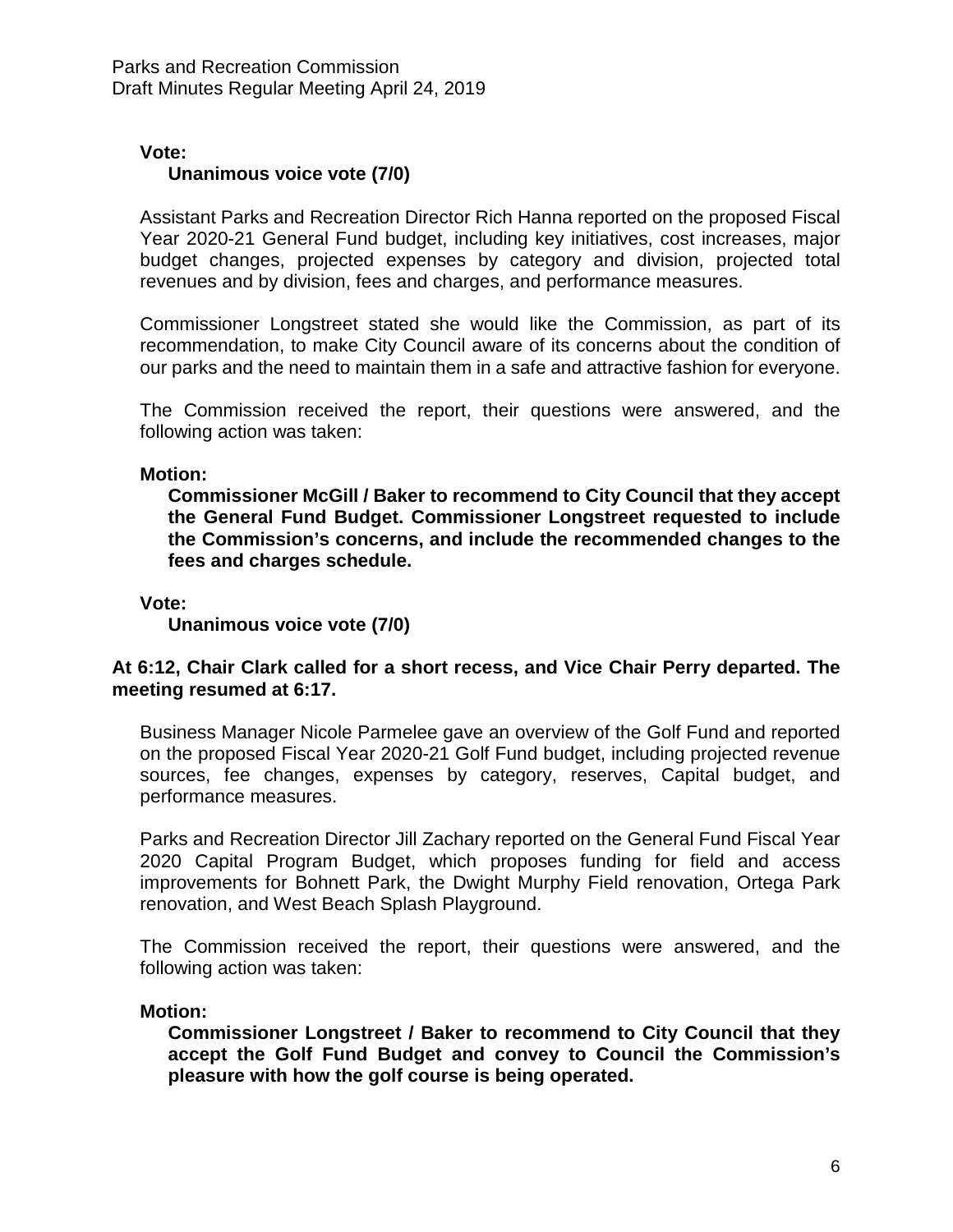**Vote:**

**Unanimous voice vote (6/0)**

**Motion:**

**Commissioner McGill / Baker to recommend to City Council that they accept the General Fund Capital Program Budget.**

**Vote:**

**Unanimous voice vote (6/0)**

#### **7. Subject: Park Safety Update – For Information (Attachment)**

Documents:

-Staff Report dated April 24, 2019 -Staff PowerPoint presented by Staff

Speakers:

-Assistant Parks and Recreation Director Rich Hanna

Recommendation: That the Commission receive an update on public use and misuse issues at City parks and recreation facilities.

Assistant Parks and Recreation Director Rich Hanna gave a history and reported on the most significant areas of misuse, types of misuse, impacts to public use, impacts to the Department, constraints to addressing misuse, key ongoing management strategies, enhanced management options, and next steps.

The Commission received the report and their questions were answered.

Commissioner Longstreet stated that though she was not unfamiliar with the problem, she found the report dismaying and expressed her concern that there was not a budget increase for addressing these issues. Misuse issues have an incredible impact and affect all park and facility users.

Commissioner Martinez Cohen expressed her shock at the fiscal impact and staff resources required to deal with these issues, and how the problem has increased exponentially.

Chair Clark feels that the Department bears the burden of misuse issues more than it should. She would like to see a bigger partnership with law enforcement.

Commissioner McGill stated she is frustrated to hear the constraints to addressing the misuse, and acknowledged the magnitude of the impacts to the Department and public.

#### **OLD BUSINESS:** None